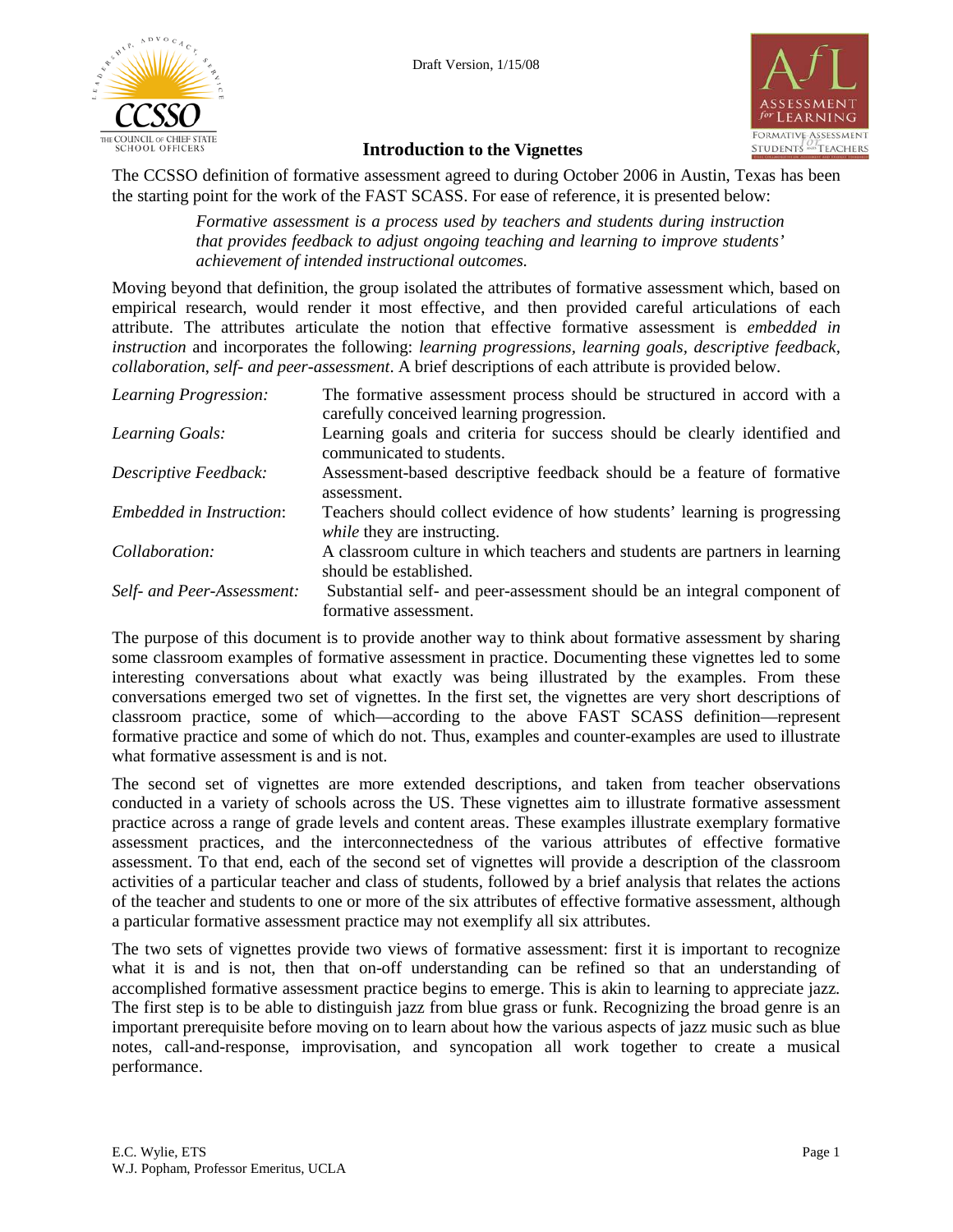# **Vignette Set A: Is it or isn't it formative assessment**

#### **Vignette 1: Biology, High school**

Leon Taylor, a high-school biology teacher, frequently makes changes during-class in his planned instructional activities based on a series of True-False quizzes he gives students each week. At numerous points in a lesson, Leon reads aloud a prepared biology-related statement, then asks students to hold their hands under their chins and signify whether the statement is true or false by showing him a "thumbs-up" for true and a "thumbs-down" for false. If Leon finds that a third or more of his students are missing any item in these non-graded quizzes, he immediately re-teaches the same content, but does so using a different instructional approach.

Leon is using an informal assessment approach to collecting the evidence he needs for instructional *adjustments, and then proceeds to make those adjustments. This is, therefore, definitely an instance of formative assessment.*

#### **Vignette 2: Elementary School**

Mrs. Frost, a fourth-grade teacher, checks her students' mastery of all significant goals for any of her instructional units that last three weeks or longer. She gives students a non-graded "dress-rehearsal" exam—similar to the exam she will give at the unit's conclusion—but does so four days before the end of the unit. Based on her students' dress-rehearsal exam performances, the teacher is able to identify significant areas of struggle for her students. Mrs. Frost does not plan the last three days of instruction in the unit until she has reviewed student responses. She then creates small group and whole class instructional activities to review the concepts of the units and to help students make connections across the concepts of the unit. She does not review responses to specific test questions.

*In this situation, Mrs. Frost is clearly using assessment-related evidence to adjust her ongoing instruction for the last three days of the unit. This example is a clear-cut case of formative assessment. In a best case scenario, however, Mrs. Frost would be supplementing this near-end-of-unit assessment with more frequent smaller-grained formative assessment practices during the unit so that if students did not understand a fundamental concept early in the unit she would not attempt to build on that concept until she was sure that all students understood.* 

#### **Vignette 3: Mathematics**

Although he does not use en route quizzes to modify his own instructional procedures per se, Jeff Jacobs believes his mathematics students need to make sure the procedures they're currently using to learn math are working properly. Accordingly, at the end of each week in the semester, he administers a brief, nongraded quiz. He selects questions for this quiz that he knows students with misconceptions about the content will struggle with. The primary purpose of these quizzes is to help students decide for themselves whether the way they are tackling their math assignments is working and he provides feedback to them. After each quiz Mr. Jacobs recaps some of the study procedures that might be particularly helpful for his students. In addition he reminds them when he is available for consultation if they want additional time. He also often makes comments directly on student quizzes with suggestions for other resources for the students to consult, or other students who have grasped the material. He provides 15 minutes at the start of Monday's class for students to either work with him, a peer, an online reference, or a text book in order to clear up any misconceptions from the previous week.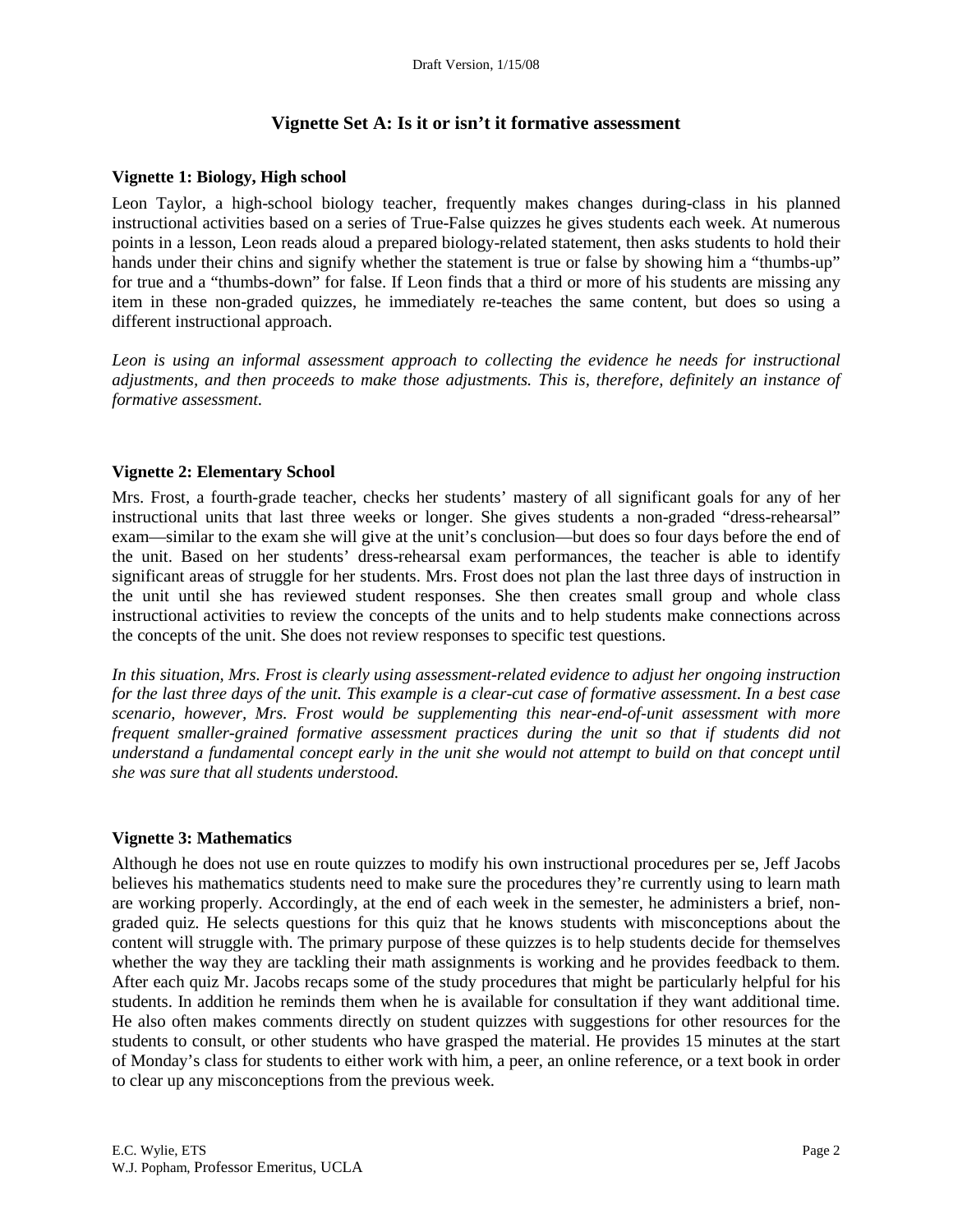*This is a rare situation in which a teacher does not make assessment-based changes in instruction, but encourages students to make adjustments in their own learning tactics. He carefully engineers the quizzes so that likely problems surface, and then he provides feedback to the students in terms of resources that they might consult for specific problems. Because the definition of formative assessment allows for evidence-based adjustment by students, this is an instance of formative assessment.* 

#### **Vignette 4: Structured Pair-Work**

Each student is provided an appointment clock. Each student must make an appointment with three students for discussion later in the lesson. Once all the appointments have been made the teacher begins the lesson by providing information and posing questions that require higher-order thinking regarding the information. The students are asked to reflect on the information themselves and to answer the questions. Next the students are asked to go to their first office visit and spend the next 15 minutes sharing their thinking related to one or two of the posed questions, analyze each others thinking and to try to reach a consensus on the answers. As the students are in their small groups, the teacher is able to walk around and note common misunderstandings, gaps in understanding, and complete understanding. At the conclusion of the first appointment, the teacher uses the information to help redirect thinking, reinforce ideas, or to provide cues that would help advance their thinking. The students then go to their next appointment and class continues in this manner until all appointments have been met and all questions have been discussed.

*This is an example of formative assessment where the posed questions and the conversations in the small groups are used to elicit evidence of the students' understandings. The students are able to self-reflect and then get feedback from their peers. The teacher is able to listen to the conversations between students to note the current level of understanding for the class and for individual students. The teacher used the evidence immediately to assist students in their learning by redirecting thinking, reinforcing ideas, or providing cues.* 

## **Vignette 5: Collective Definitions of Success Criteria**

The teacher provides students with an open-ended question related to a concept they are learning and asks the students what they think would need look for in the response that would demonstrate full understanding of the concepts. The teacher makes note of each. The teacher then provides students with examples of several student responses that were given by students in previous years. The students are asked to analyze the responses and to determine if the responses show full understanding, partial understanding, or no understanding of the concepts and why. As this thinking is shared, the list of things to look for when answering the open-ended question is further refined until a set of criteria emerges that students can use to self-assess their own performance when answering similar type problems.

*The activity of analyzing student responses provides the teacher with information about how well the class understands the concept and how to demonstrate that understanding. In order to fully participate in the activity, students must self-reflect on their own level of understanding as they analyze the work of others and provide reasons why they think there are gaps in understanding.* 

#### **Vignette 6: District-Developed Monthly Assessments**

District-developed monthly exams are to be administered to all students at the end of each of the school year's first eight months. The exams are based on state-authorized curricular goals for the grade and subjects involved. Because district administrators insist that teachers send results of these tests home to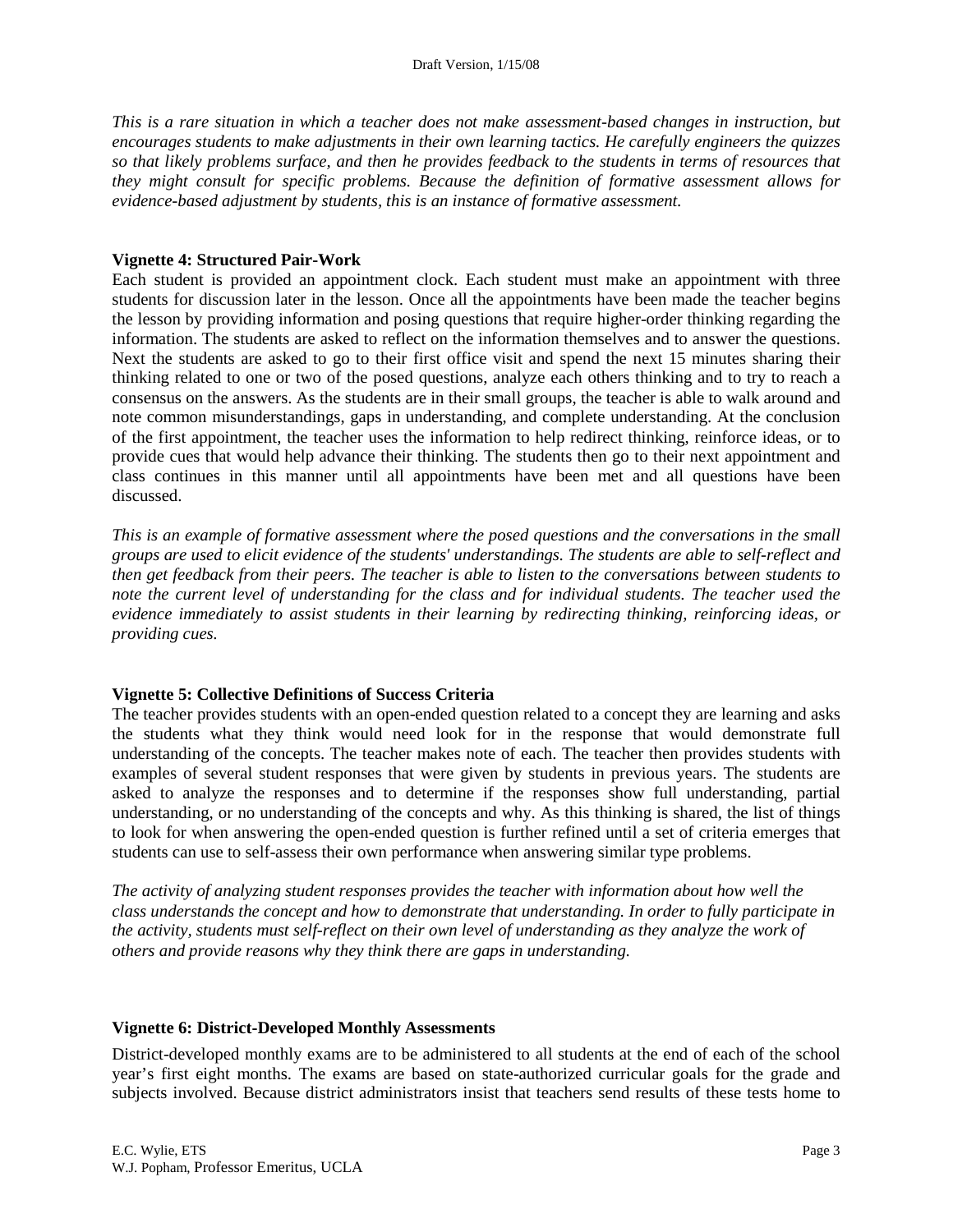parents, all teachers do so. Yet, because the content covered by the monthly tests typically doesn't coincide with what is being taught at the time the tests are administered, teachers rarely alter their instruction based on students' performances on the monthly exams.

*In this example, we see neither teachers' adjustment of their instruction nor students' adjustment of their learning tactics. Thus, this probably well-intentioned distribution of the monthly exams' results to parents would constitute a non-instance of formative assessment.*

### **Vignette 7: US Government, High School**

During many of the class discussions that take place in her U.S. government class, Maria Lopez picks up cues from her students' comments and facial expressions about their understanding of what's being taught. Maria often makes on-the-spot decisions about whether to change her instructional activities based on a single student's comments or expression.

*Good communicators often pick up cues from the comments and facial expressions of the people with whom they are interacting, then alter what they intend to say. This seems to be what Maria is doing during class discussions. But this type of off-the-cuff changes in instruction based on such a small segment of the class is not sufficient to warrant the classification of formative assessment, although it could be an important cue for it. This teacher could have monitored expressions among her students and decided to stop for an impromptu poll: thumbs if you feel confident that you understand the material, thumbs down if you do not. Based on the number of thumbs up and down, the teacher now has evidence of student understanding that might then lead to her ask additional questions to clarify the area of confusion, modify instruction, or continue as planned etc. Importantly her next steps are informed next steps based on evidence from all students and not just a few.* 

#### **Vignette 8: Weekly Quizzes**

During the unit, the teacher provides a weekly quiz to each student to provide the student. The quiz covers all of the material covered for the week that students are expected to know. The quizzes are used to motivate students to study for the big test at the end of the unit and to let students know the types of questions they may see on the unit test and to inform them of whether or not they have mastered the concepts before the unit test.

*This is not an example of formative assessment because the teacher does not use the evidence from the quizzes to adjust instruction during the following week, nor does she provided any direction to students for them to think metacognitively about their own learning. The only information that the students get is a score for the number of correct answers. This is an example of ongoing summative assessment.*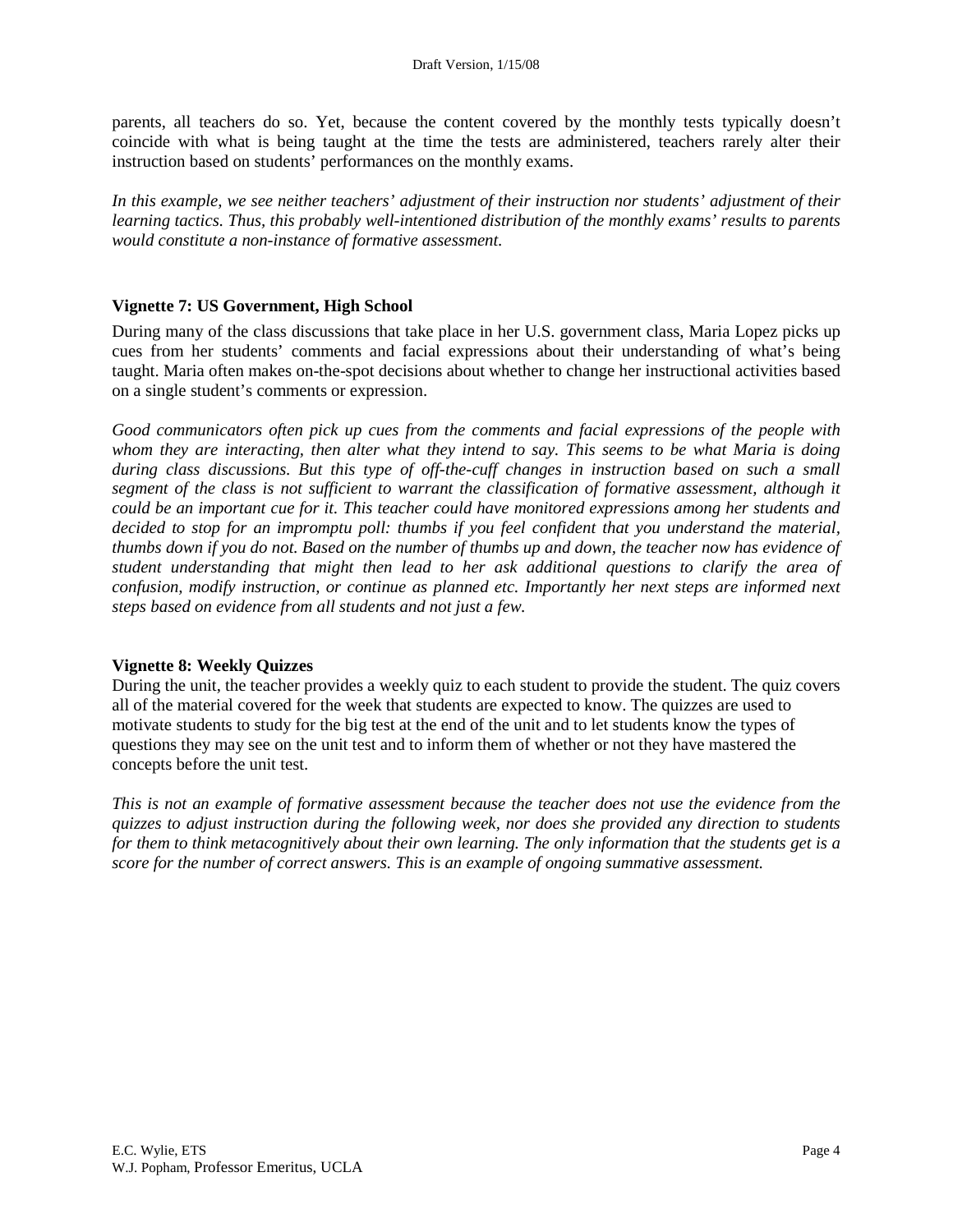# **Vignette Set B: Examples of Formative Assessment in Practice**

As the reader will note, in this set of vignettes, the analysis relates the particular example back to the six attributes of effective formative assessment, although not every attribute appears in each description. The attributes are characteristics or features of formative assessment that the research suggests are important to the larger practice of formative assessment. As the vignettes illustrate, some instantiations of formative assessment practice do not incorporate all the attributes. For example, a particular example of formative assessment practice might not involve self- and peer-assessment, but it could still be counted as formative assessment. Of course, a teacher with a well-developed tool-kit of formative assessment practices would incorporate self- and peer-assessment on occasion, as appropriate.

These examples should not be viewed as "the" way that a particular teacher operationalized the idea of formative assessment in his or her classroom, but rather one aspect of that practice. One way to consider the vignettes is to focus on the ways that a particular attribute appears across multiple vignettes. For example, the vignettes can inform the reader about the plethora of ways in which formative assessment can be embedded in instruction, or provide insight into variations in teacher and student collaborations.

## **Vignette 1: Language Arts, Upper Elementary**

An upper elementary language arts teacher incorporated various aspects of formative assessment practice during a single lesson, which deepened her understanding of where her students were in their learning, and provided evidence to inform her instructional decision making. This teacher began the lesson by asking a series of planned questions about a story that students had just finished reading. The teacher first reminded the students about their reading learning goals for this week which focused on identifying the main idea and supporting details within a story. Her questions required careful analysis from the students, so the teacher structured her approach by having the students think about their answers as individuals first, then discuss them in small groups to select the best answer. This group answer was then shared with the rest of the class using Whiteboards which designated students held up. With this questioning and group work approach, the teacher was able to identify several groups of students who seemed to be struggling. Summaries of the main idea of the story varied widely in accuracy and clarity, and the teacher was surprised that students were unclear about it. As the lesson was nearing the end, she asked the students to look at the various groups' answers about the main idea, to select the one that they thought was the best answer, and to write down why they made the choice they did. She had students answer using an Exit Ticket – index cards on which students wrote their individual answers and then handed to her as they left the classroom. This approach provided her with a quick way to review student thinking at the individual level, thus providing information that she could use to shape the next day's lesson, depending on how many students within the class were struggling with a particular topic under study.

*Several attributes of effective formative assessment are illustrated in this vignette. As the teacher planned for this lesson to address the learning goal about the identification of the main idea, she developed a series of questions to ask her students. In addition, she planned a systematic way to allow students to think deeply about the questions, and to share their thinking with her. Thus, her assessment was embedded in instruction. In order for this to be accomplished, the teacher had, over time, established a learning environment that emphasized collaboration: students were used to working in small groups and using whiteboards was part of the routine so that the teacher could use these evidence-gathering approaches with little explanation required. Finally, the teacher was able to elicit evidence of student learning using the exit ticket, to support the impression that she had of group difficulties during the lesson, an approach that required little time to review. With this student-level evidence of understanding she was able to tailor her lesson the following day to capitalize on those students who had a deeper understanding of the learning goal.*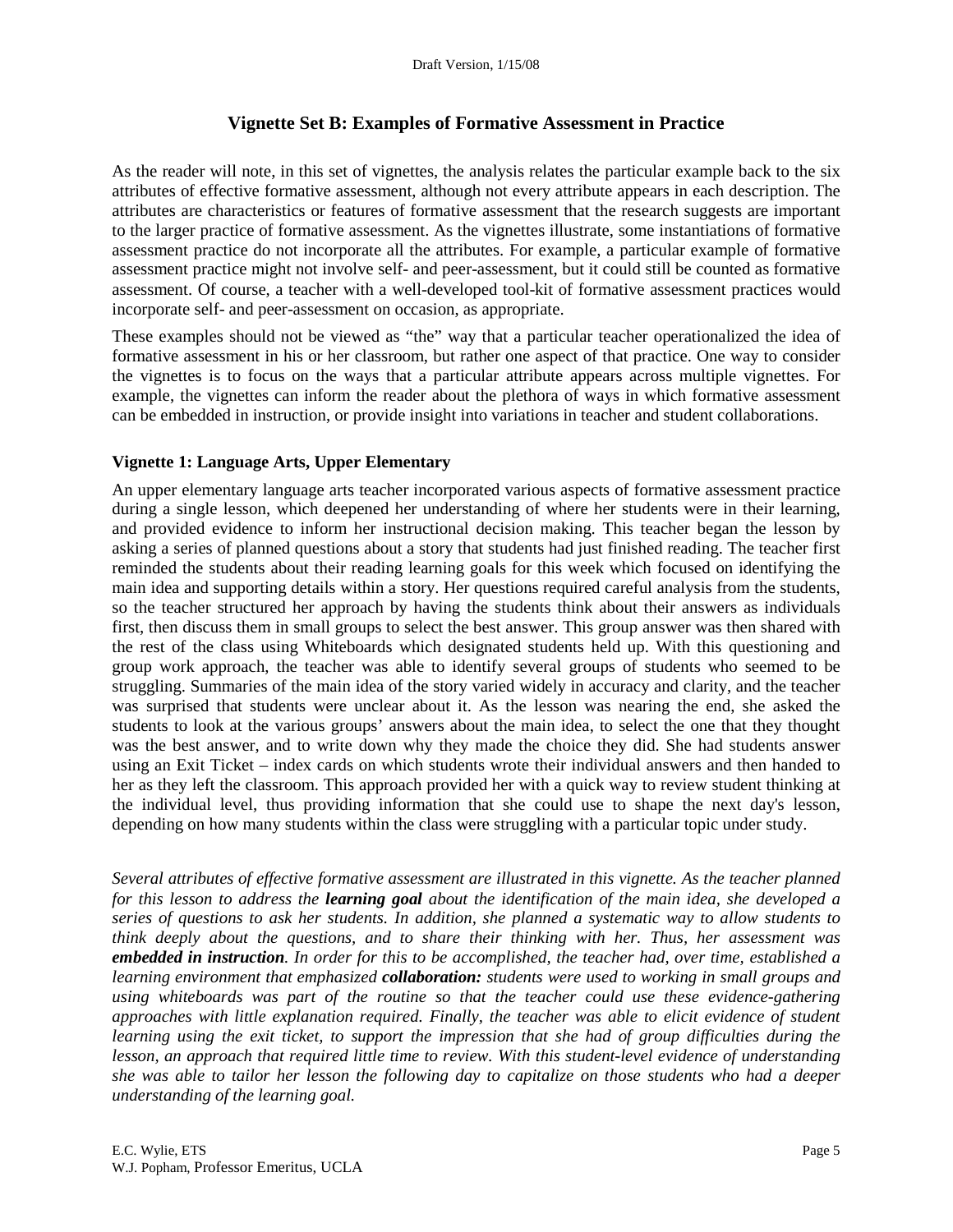#### **Vignette 2: Mathematics, Upper Elementary**

A 4th grade mathematics teacher had been working with his students in the area of data analysis, and had recently introduced the class to the concept of using measures of central tendency to summarize data. He was aware of several of the typical misconceptions that students had about the concept of "median." In particular, he knew that students often did not think that ordering the numbers in a data set was a necessary first step, and that students often did not understand how to handle data sets with an even number of elements. He wrote two multiple-choice questions. The first one had an odd number of elements in the data set, and one of the incorrect answers was the middle element from the unsorted set. The second question was similar, but had an even number of elements.

At the start of the lesson the teacher reminded students of what they had been learning so far in terms of various measures of central tendency and wrote the learning goal on the board: "Today we will learn how to select appropriate measures of central tendency."

Students had been using electronic clickers for the opening questions in math class each morning. As a quick review, the teacher asked both questions, and had students vote on the answer. For both questions, almost all students selected the correct answer. He was about to move to the next part of the lesson, when a student said, "But there could be two answers, couldn't there?" He asked the student to explain his reasoning to the class, and the student explained that the problem could be solved in two ways – either select the middle number in the set, or put the numbers in order and then select the appropriate number. The teacher decided to poll the class and asked how many agreed with the student's explanation of two possible answers. About half the class agreed with this student. The teacher, on-the-fly, wrote up two identical data sets on the board, each with five terms, except one set was ordered and the other was not. He asked students to think on their own and then discuss with a partner to decide whether the two sets had the same median value or not. As students discussed this with a partner, the teacher circulated around the groups, making some notes of what he heard in the conversations. After about 10 minutes, he polled the class a second time, and now much fewer than half the students thought that the two sets had different medians. From the notes that the teacher took as he listened to students, he was able to identify several students who had very clear explanations for why the two sets had the same median value. He called on those students first to share their thinking with the class, and then asked students who disagreed to give their explanations. One student who had not previously been convinced by her partner shared her new understanding with the class. The teacher decided that the class was now ready to move on to the planned part of the lesson, but made a note to return to this problem for the class warm-up in three days time.

*Several attributes of effective formative assessment are illustrated in this vignette. The teacher had a clear understanding of the learning progression that he wished to move students through on their way to learning the larger learning goal of applying and interpreting measures of central tendency. He also was aware of common misconceptions that students have or develop in this particular area, and so created two questions that were embedded in instruction. Although students answered his questions correctly, he was still sensitive to the additional evidence provided by the one student who asked the question, and supplemented that evidence by a quick class poll. Realizing that although students were able to complete the procedural steps to find the median value, they clearly did not understand the concept yet, he adjusted his instruction by creating an additional question for them to discuss in pairs. He continued to collect evidence systematically, both through listening to students' conversation and through another poll. After a structured discussion, where the teacher used the evidence of who had a strong conceptual understanding to explain to the whole class, the teacher decided that the class was ready to move on. However, he planned to return to this concept in a couple of days to check that the students had internalized the concept. This teacher used multiple sources of evidence in an effective way: planned questions at the start of the class; class polling to get a sense of the students' thinking; and listening to student conversation.*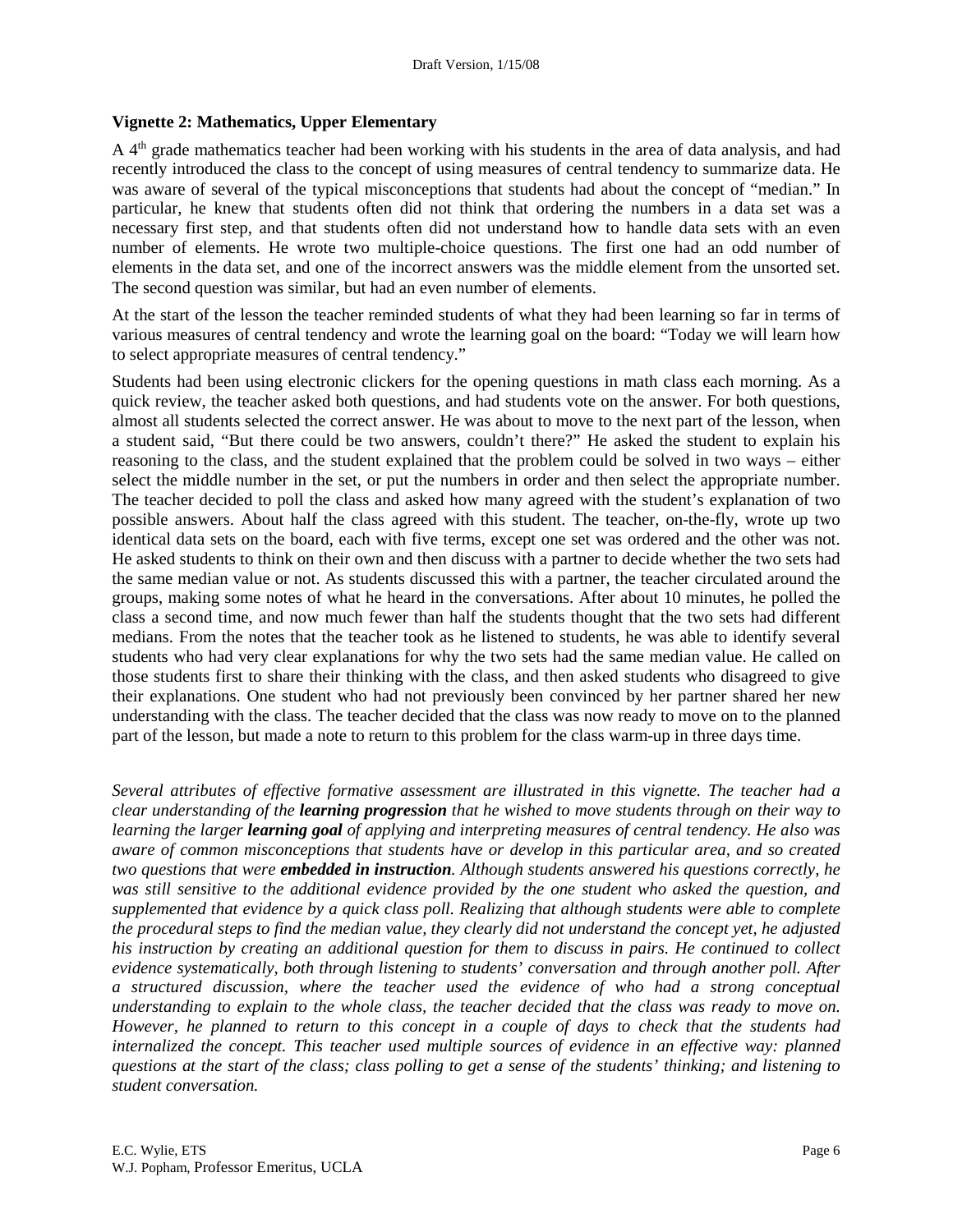#### **Vignette 3: Mathematics, Middle School**

A middle school math teacher established a start-of-class routine with her students that she called "Homework Help Board." About twice a week the teacher would assign some problems for students to complete as homework. The routine was that as students came into class the following day and got ready for the start of the lesson, they would review their homework and identify any problems with which they had difficulties. They would write that problem number on the board. They also would look to see if any other students had noted a problem that they felt they had been able to answer correctly, and if they found one, that student would write out the solution on the board. If another student had a different approach to solving the problem or a different answer that student would also write up the alternative solution.

Once all students were in class and ready to start, the teacher would look at the work on the board. If all problems had a correct solution on the board, the teacher would begin the lesson. If there were two alternative correct solutions to one problem, she might point that out or ask students to talk about the two approaches. If she noticed something incorrect, she would ask the class if someone wanted to correct that one. And if a problem had been noted on the board and no solution provided, she would then review that problem, suggesting perhaps a first step or something to think about to see if a student with support could complete the solution.

Most days, the teacher was able to begin the lesson quite quickly as students had been able to resolve all the homework questions themselves. When students struggled to do this, she modified her instruction for that day or the following day in order to review or revisit the topic.

*This formative assessment example focuses primarily on the collaboration attribute of effective formative assessment. Students had to self-assess their homework efforts, and the classroom culture emphasized collaboration so that students were willing to take a risk and share their approach to a problem that another student had encountered. This approach was a form of systematic data collection that was embedded in instruction: the teacher was also able to identify across the entire class which homework problems had caused difficulties. The teacher was able to decide whether to react to this information onthe-fly or to reflect on it and respond in a subsequent lesson. Either way, the information collected by the teacher would cause her to adjust instruction to improve student learning. The student solutions on the board also provided some teaching opportunities to have students think about multiple solution strategies, a particularly valuable approach when students used different representations to display their thinking.* 

#### **Vignette 4: Language Arts, Lower Elementary**

A lower elementary teacher had been working with his students to teach them how to use the writing process to improve on their own writing and to assist their peers. They were all working on writing personal stories around the topic of animals to publish in a class magazine. He introduced the idea of Two Stars and a Wish as a way of giving feedback. The two stars represent two positive aspects of the piece of work, and the wish is a specific suggestion for improvement. He began his introduction of the idea by talking about how he had given them feedback on their writing before, but that he was going to use this new approach, and that they would also use it when they worked with each other in their writing groups. They talked together as a whole class in general terms about the kinds of things they might write as both positives and something specific that could be improved. They also talked together about the kinds of comments that would not be appropriate to write to a peer.

The teacher then reminded students about the current writing project that they had been working on, and told them that he had written feedback for everyone using Two Stars and a Wish. He returned the work to each student, and told them that they have five minutes to read their essay again, and then to look at his comments. Next, he directed them to talk with their desk partners, to tell them what their feedback was,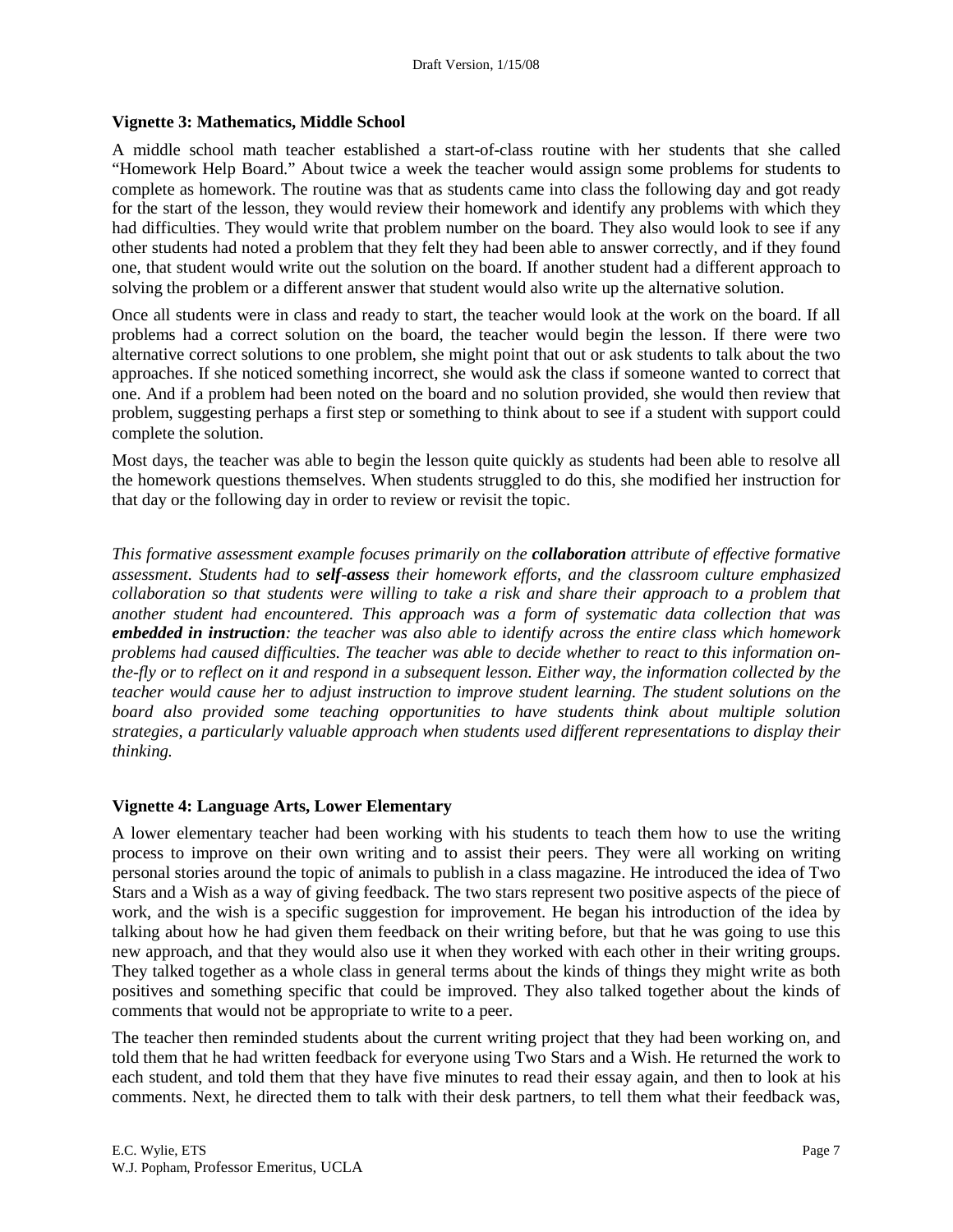and what they think they will do next as they work on their next draft. As students did this, the teacher circulated to help students who had difficulties planning their next steps.

During the next lesson, the students revised their work, and the teacher told them that they would now give feedback to each other using the Two Stars and a Wish approach. He reminded them of the conversation they had about appropriate and inappropriate things to write, to think about the kinds of comments he had written to them, and also to remember about the purpose of these stories for the class magazine. As students worked on reading their partner's essay again, and writing the feedback, the teacher made himself available to any student who wanted help to write the feedback.

The sharing of the feedback was repeated and students had an opportunity to make final revisions before handing the work to the teacher for inclusion in the magazine.

*This example focuses on the following attributes of effective formative assessment: collaboration, the use of descriptive feedback and self- and peer-assessment. The teacher introduced a new structure for the students to give feedback to each other. The collaboration between teachers and students was evident in the way that he modeled the feedback approach, and also gave students an opportunity to think about appropriate and inappropriate things to write. The feedback provided by the teacher not only modeled the approach, but also was part of the learning process for the students. An important aspect of this instruction was that the teacher provided a structure for the students to review the feedback, and think about what they would do in the light of the feedback, using a peer as a sounding board, in order to stimulate action. Giving feedback without the time to react to it is of little value. When it was time for the students to analyze the writing of their peers, the teacher revisited the earlier discussion about the structure of Two Stars and a Wish and the types of appropriate feedback. The peer assessment was done in quite an informal way, without descriptions of performance levels, but the students had a clear purpose and audience for the writing, and the Two Stars and a Wish approach provided structure.* 

#### **Vignette 5: Science, Middle School**

A middle school science teacher decided that her  $8<sup>th</sup>$  grade students were not benefiting as much as they could from the science inquiry experiments around which she structured her units. Her goal was that each week students would complete a lab report and, as part of the report, connect what they learned from the experiment to the big ideas that she was presenting through the unit. However, she realized that students were struggling with the lab report content, and she was spending much of her grading time commenting on earlier sections of the report rather than focusing on the connections that they were making to the big ideas. She had been using a "criteria-for-evaluation form" that described her expectations for the reports, but decided that it needed to be revised so that students understood it better, and that she would work with her students to develop a new one.

Before the start of the new school year, she pulled four lab reports from the previous year, then removed student names and the grades awarded from the reports. During the first class with her students, she reviewed the criteria for evaluation form, and then showed them the four student reports. In small groups she asked them to rank the reports, using the evaluation form, and be ready to share their group rationales with the whole class. She asked a member of each group (selected randomly) to explain his or her analysis of one of the reviewed reports, and allowed other students to add to the comments. Once the four had been discussed, she then presented the rank order based on her grading, and tied it back to the criteria for evaluation form. She took the time to answer student questions about the grades. She then reviewed again the purpose of the experiments and the write-ups, to help them understand the phenomena that they were studying and to make connections between their results and the big ideas of the course. The reports were structured in a particular way to guide their thinking. She challenged the students to improve her criteria-for-evaluation form, by creating their own check-lists that would help them do a better job on the lab reports.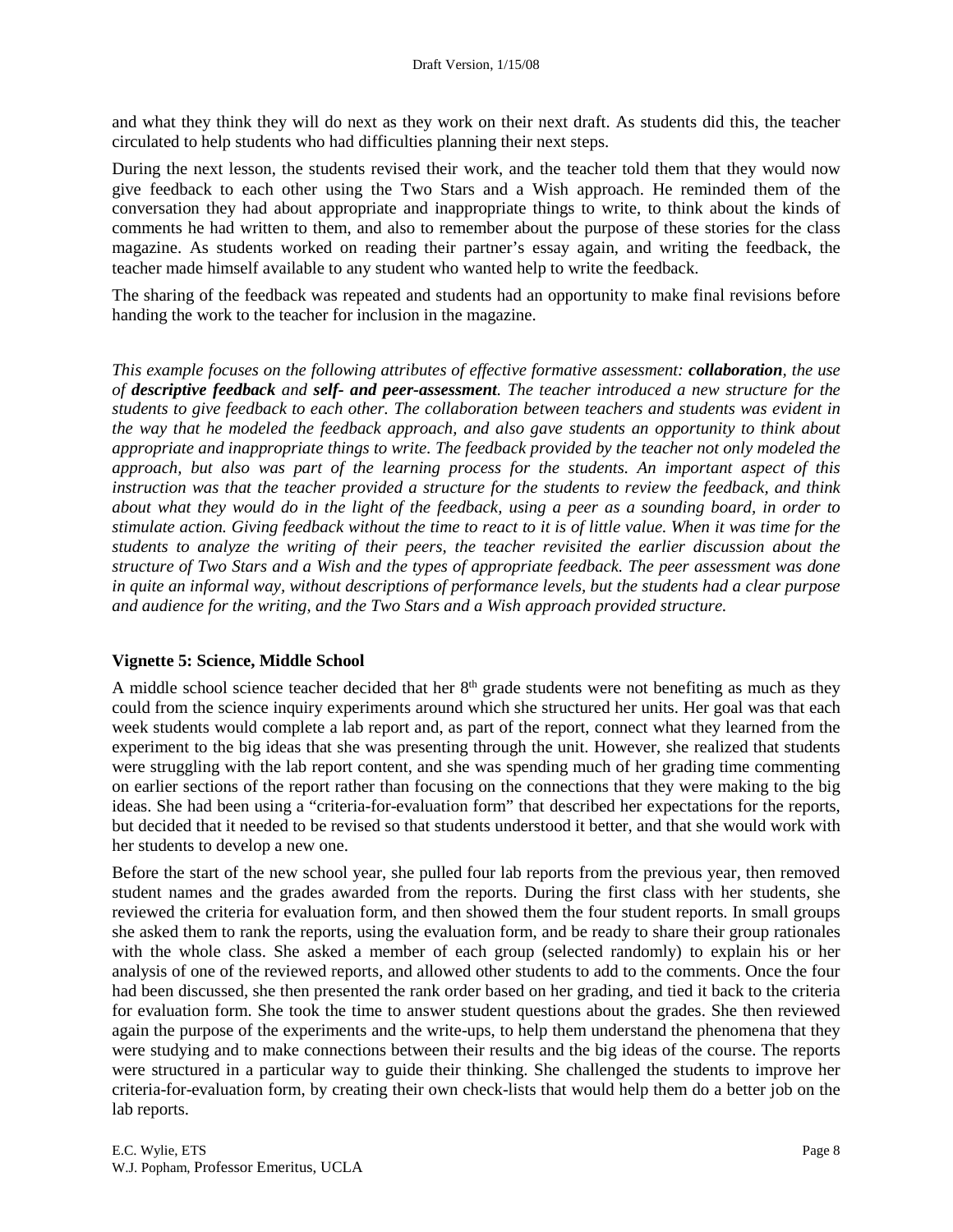Students then went back to their small groups, and reviewed again the two higher scoring lab reports, against the criteria-for-evaluation form; discussed how to describe the important aspects of the reports in their own words and from there developed their own list of important criteria. A second class period was then spent compiling the ideas from each group, creating a final agreed upon criteria list, and ensuring common understanding.

For each lab report that students completed for the rest of the year, students were reminded to compare their own work against the criteria list as a first check. Then the teacher allowed 15 minutes of class-time each week, for students to swap draft reports with another student and to provide feedback. Students used the criteria list to look for omissions in the report and wrote feedback on sticky notes. Students then had to make their final revisions that evening before handing in the report the next day.

The teacher discovered that students were better able to understand her expectations using the student developed criteria list, and that the quality of the lab reports increased significantly, along with greater depth of student thinking. Furthermore she was able to spend more time focused on the connections that students were making to the big ideas which in turn was helping her plan her instruction better having a clearer sense of what they understood and were still struggling with.

*This formative assessment example focuses primarily on the self- and peer-assessment attribute of effective formative assessment. The teacher had structured her instruction around a learning progression, using a sequence of inquiry experiments that were intended to help students develop understanding of several big ideas. Recognizing a weakness in her process, she engaged her students collaboratively to develop a lab report criteria list that they clearly understood and that would help them*  improve the quality of their own reports. Students were then encouraged to engage both in self*assessment, to monitor their own work against this criteria list, and then to engage in peer-assessment by using the criteria list to review the lab report of another student. Time was built into the regular classroom schedule for this process, and students had time to take the descriptive feedback onboard before handing in their reports. In addition, as the quality of the reports improved, the teacher was able to attend more to the content that was most critical to the overall learning, and hence was able to use that information to adjust teaching in the light of student learning.*

#### **Vignette 6: Economics, High School**

An important concept in a high school economics curriculum is that of supply and demand. The high school economics teacher knew that his students needed to have a firm grasp of the five determinants of demand and the six determinants of supply in order to understand how all the variables interacted in order to determine pricing.

After introducing the five determinants of demand, the teacher showed a movie clip from *Hudsucker Proxy* that shows a sudden change in price of the product due to a change in one of the five determinants. The teacher asked students to identify which of the five determinants it was. From student responses the teacher was able to identify those who had understood the content and those who had not. He had an already-prepared worksheet for those who did not yet grasp the concept and he worked with this small group of students using the worksheet to pin-point and then address any misunderstandings. The homework was a reinforcement activity of the concept. Students who had answered the question correctly were able to begin this work while the teacher was working with the other group.

The teacher repeated this process for the six determinants of supply, using a clip from *Forest Gump*, and again asking students to identify which determinant was involved. Again he worked with the students who did not understand, and allowed those who did to begin the reinforcement activity.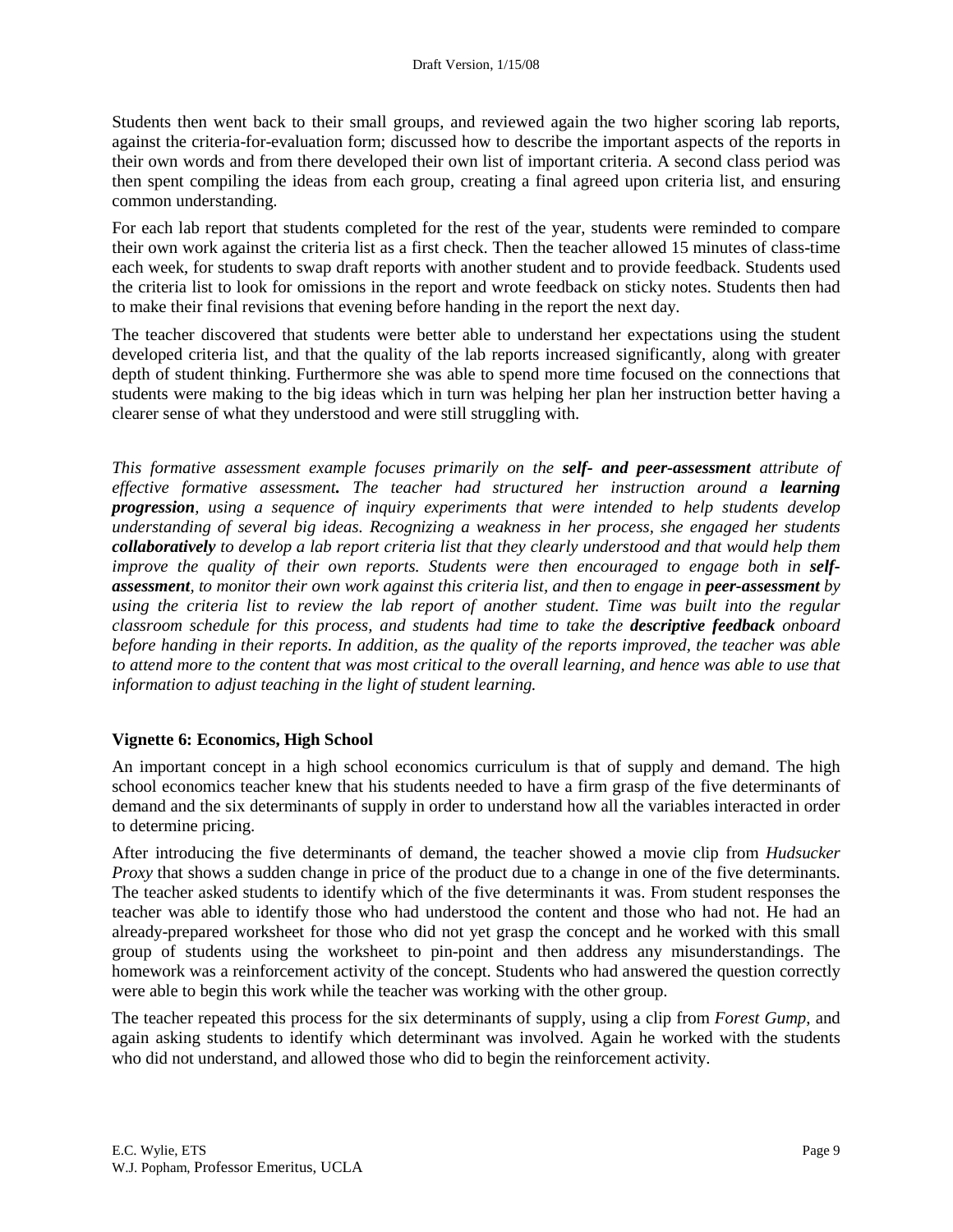*Several attributes of effective formative assessment are illustrated in this vignette. The teacher had a clear understanding of the learning progression that he wished to move students through in addition to the subsidiary learning goals within the topic. He anticipated key junctures in the unit on supply and demand and embedded in his instruction an assessment point that allowed him to quickly determine students' understanding of the determinants. Importantly, he had a plan of action prepared ahead of time of what he would do to support student learning both for those individuals who did not yet understand the content, and for those who did. If students did not grasp this concept, moving on to interpreting supply and demand graphs would be pointless.* 

### **Vignette 7: AP Economics, High School**

The economics teachers offered his students an opportunity to "requiz". The course textbook had a large bank of test questions tied into each chapter which allowed him to create multiple parallel forms of each of his weekly quizzes. After the initial quiz is given at the end of the week, students grade it themselves to immediately identify areas that they were struggling with. The teacher moved around the class as students graded their work and so ensured that students were honest. The teacher collected the responses and glanced through them to get a sense of problem areas for the class as a whole and then spent the rest of the class period reviewing these key concepts (although he was prepared to move on to the next topic if review was not necessary). Currently his practice has been to work with the whole class on common areas of difficulty but he plans to also work with smaller groups of students who had a particular difficulty. Students had an opportunity to then retake a parallel form of the quiz at the start or end of a school day if they were not satisfied with their current grade.

Students actually had the choice of continuing to retake parallel forms of the quiz until the class as a whole had moved on to a new chapter at which point their final quiz score was recorded. The teacher noted that as the year progressed students were less likely to need the option to requiz since their firsttime quiz scores improved. They learned both how to study for the quizzes and also that their time was a valuable resource: it was more effective to learn something thoroughly first time rather than have to spend time on two occasions to learn it.

*There are several attributes of formative assessment operating. First the weekly quiz approach was embedded in instruction, providing evidence to the teacher and the students of the students' level of understanding of the overall learning goals for that week. Student progress could be monitored in smaller chunks than just the end-of-chapter tests. Having students mark their own tests gave them a sense of which concepts they did not fully understand, and then the teacher was also able to review their responses as a set to get a sense of overall pattern of difficulties and provide descriptive feedback to the class as a whole or to individuals. One of the interesting outcomes of this approach was the change in approaches to learning that students developed as a result of the process so that over time fewer students needed to take advantage of the requiz option. Another point worth noting in this example is the evolving nature of the teacher's practice. He is continuing to refine how he provides feedback to the students and how he structures the additional support with either whole-class or small-groups.* 

## **Vignette 8: History, High School**

A history teacher created an end-of-year project for students to work on over an extended period several weeks with the overall goal of enabling students to gain a broader perspective on 60 years of history. Each group was assigned a decade from the 1950's through to the present time. The teacher provided a list of important events with respect to domestic policy that occurred in each decade (e.g., for the 60's the Kennedy assassination, the Beatles visit the US, man landed on moon etc.). Students were given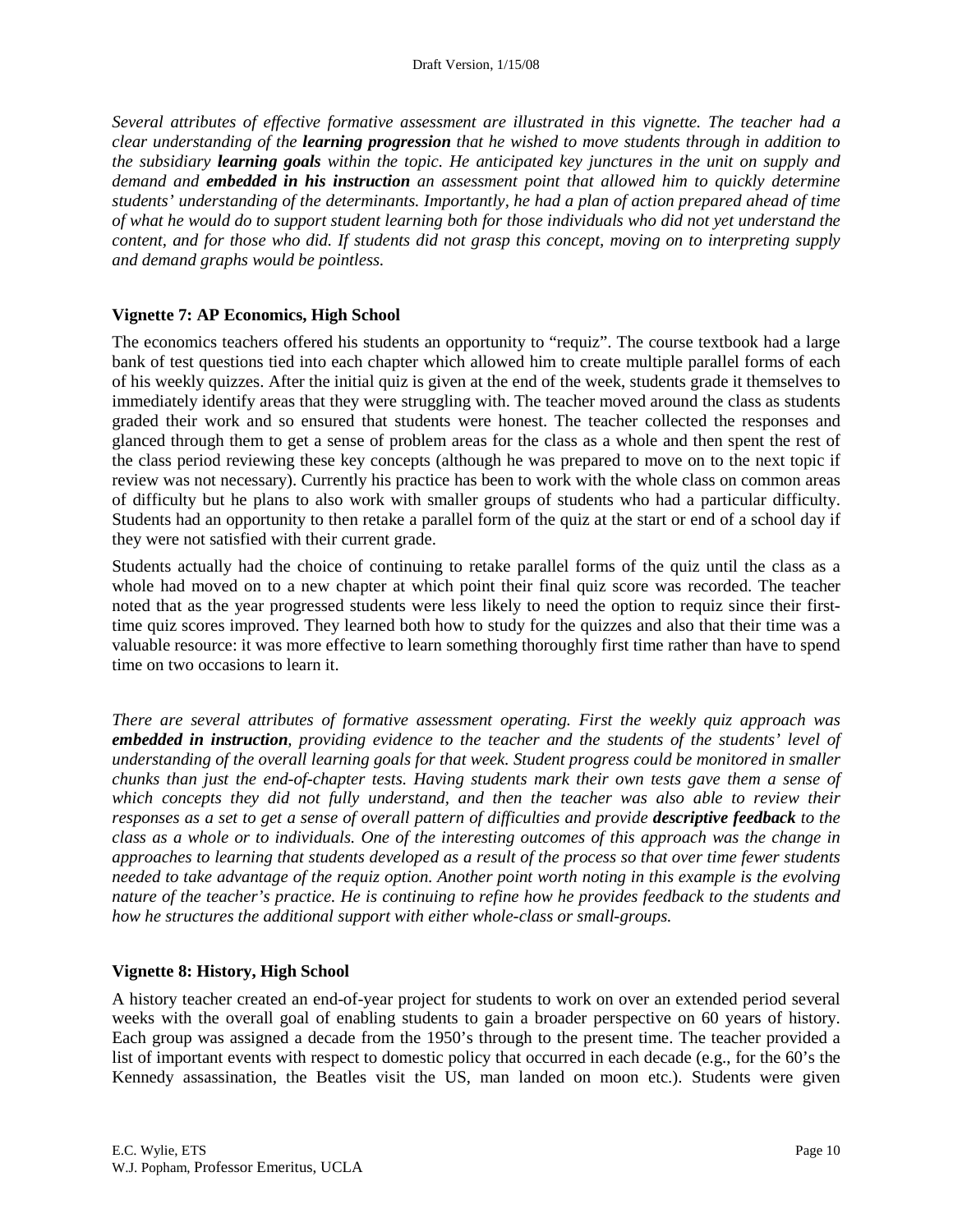guidelines on what their 15-minute presentation and the study notes to be prepared for their peers had to contain. Each person within the group had to responsible for a piece of the presentation.

Since the teacher wanted students to learn from each others presentations and notes, he met with each group on a regular basis to monitor progress, to give them an opportunity to reflect on their group's progress and next steps, and to provide feedback on their presentations and draft notes. A few days before the final presentations were to be made, the groups were paired so that they could listen to each other's dress-rehearsal presentations and give each other feedback on their notes, content of the presentation and its delivery. The teacher then met with each group to review the feedback they had received and to help them decide what might need to be improved before the final presentation.

The teacher created an end of project assessment that was a multiple-choice quiz drawing on the content across all the presentations. In addition, the end of the year essay required students to draw on knowledge or concepts presented.

*This is an example of complex project that the history teacher engaged his students in, requiring them to become experts in a particular decade so that they could teach their peers. In addition because of the structure of the final quiz and end-of-course essay students had to use the presentations of their peers and the study notes to become familiar with the major events, influences and policies of the other decades. However, within the extended project there are also aspects of effective formative assessment practice. The teacher monitored their progress and gave students descriptive feedback along the way, he encouraged them to be self-reflective of their own progress and to use peer assessment strategies to give feedback to another group.* 

### **Vignette 9: Band/Orchestra, High School**

The band teacher worked through a section of a musical work with the class that was selected because it contained several challenging sections that would require students to apply some of the recent lessons. As the band plays through a particular measure of music he noticed a sour note. He stopped the group and asked whether anyone has noticed anything. Several students indicated that they noticed some off-notes. He then asked everyone to look at second last measure in the section. He asked everyone to play that measure and hold each note until directed to play the next one. By doing this he was able to help the students isolate the instruments that were playing the wrong pitch.

Often this approach results in the students discovering for themselves that they are using an incorrect fingering. If not, additional steps are taken. Let's say they hear the wrong pitch in the trumpet section in the second beat of the measure. The teacher then would ask the trumpets to hold up their instruments so he can see the valves and then hold down the fingering for the note(s) in the second beat of the measure. He can then have the students observe the fingerings they have used. It will be obvious where incorrect fingerings are applied when students look at each other's instruments and the correction is made immediately.

A final check of understanding would be having the students play the measure again by holding each note and checking for correct pitches.

*This is an example of how small the grain-size of a formative assessment can be. There is only a fine line between the instruction and the assessment process and the assessment is embedded in instruction. In addition to working on playing the particular piece of music the teacher is also developing students' musical ears so that they can identify problems, and then correct them. He encourages students to listen to each other and to observe each other in order to self-assess themselves.*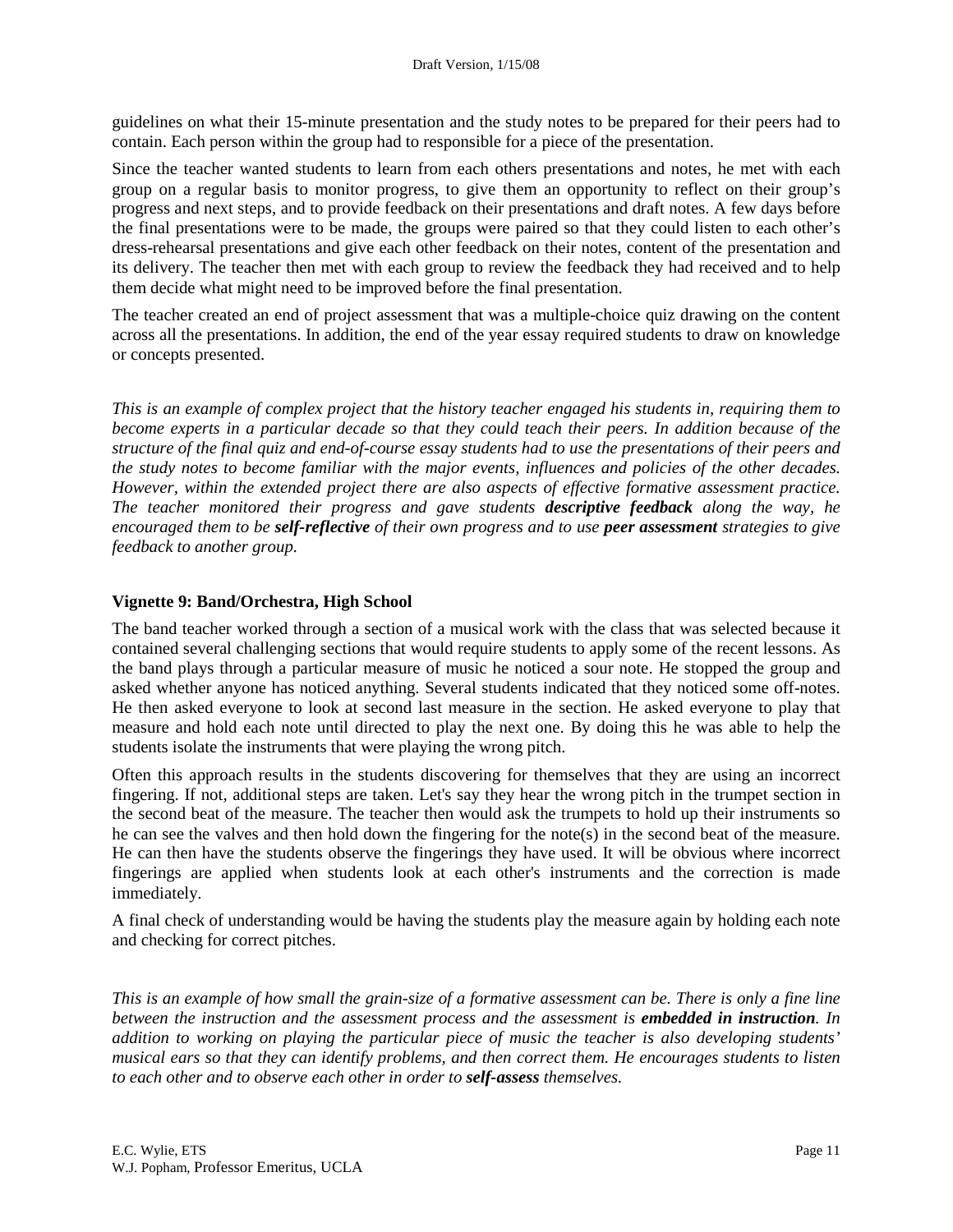#### **Vignette 10: Reading (English Language Learners), Elementary**

The teacher starts her third grade reading class (60% of whom do not speak English as their native language) by reviewing the concept of "predicting", the reading objective on her lesson plan. Everyone in the class is asked to find their places in the books they are reading. They are asked to write a prediction of what will happen next and to read to find out if their predictions are accurate. Although all students are focusing on the same objective--making predictions--each student has chosen to independently read a book that is appropriate to his/her vocabulary level (contains 95% known vocabulary words). In this way, each student can practice the objective at an understandable level.

The teacher then divides the class into three small groups—one consisting only of ELL students and the other two with a combination of native and non-native English speakers. She assigns each group to a different activity for the period: 1) independent reading time with a reminder to think about the reading objective of predicting what will happen next (mixed group); 2) use of a computer software program designed to build oral English vocabulary and understanding of grammatical structures (ELL group), or 3) working with another ELL or English speaking student in a reading/writing activity (mixed or ELL-only group). The teacher works with the small groups and moves throughout the room providing assistance as needed.

When meeting with the first group of students who are reading independently, the teacher asks each student questions about the book and the reading objective for that week. Based on the student's answers, performance on the last book quiz, and the progress toward individual goals, the teacher decides either to let the student continue to read, assigns him to work with a partner or discussion group on answering some additional questions based on the objective, or assigns him to partner with one of the ELLs.

The teacher then travels to the second group of ELLs working on vocabulary skills. If the ELL is on the computer, the teacher monitors the student's pacing in the program to make sure he/she is building necessary oral vocabulary. If the ELL has finished the lesson on the computer, the teacher reviews the printed progress report that highlights the words the student is still learning or struggling with. She and the student discuss the data and decide on the next appropriate activity. They may decide the student should read independently, work on printed activities from the software, or pair the student with a nativespeaking student to work on vocabulary with flashcards. They may also decide to have the student work with a partner in a "'read with" or "read to" session focusing on books targeted to the vocabulary the student has learned.

Checking in on the third group, the collaborating groups, the teacher asks the paired students to evaluate the ELLs vocabulary progress based on their flashcard practice. If the paired students are reading a book, the teacher asks the ELL questions about the book to determine comprehension. Based on the teacher's assessment from talking to each ELL, the teacher makes a recommendation on how to start the next reading practice activity.

After talking to all the groups, the teacher decides if the reading objective needs more instruction, either as a whole class or in small groups in the next reading time.

*The teacher developed a series of questions to assess her students' understanding of the <i>learning goal taught that day and assessed if they could apply it to their independent reading. Those that needed more assistance with the reading objective received it by either talking with the teacher or collaborating in groups. The computer program reported on vocabulary acquisition and gave the teacher feedback on learning progressions. Based on the computer generated feedback and the teacher's follow- up questions, she decided the next step needed for each ELL. Though the peer assessment was informal, the students clearly understood that the goal was to assess the reading objective or vocabulary progress.*